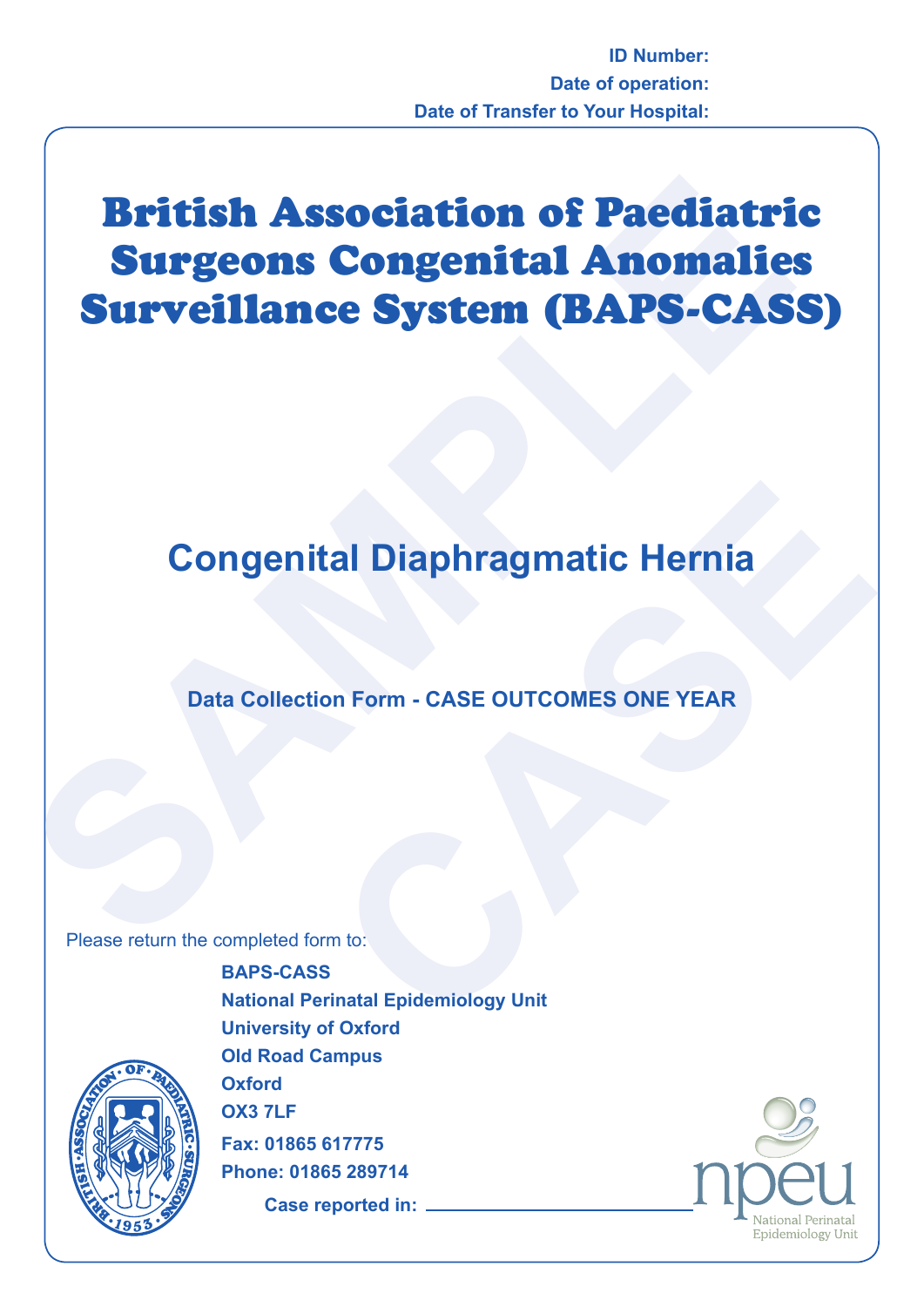## **Instructions**

- 1. Please do not enter any personally identifiable information (e.g. name, address or hospital number) on this form.
- 2. Please record the ID number from the front of this form against the infant's name on the Clinician's Section of the blue card retained in the BAPS folder.
- 3. Fill in the form using the information available in the infant's case notes.
- 4. Tick the boxes as appropriate. If you require any additional space to answer a question please use the space provided in section 7.
- 5. Please complete all dates in the format DD/MM/YY, and all times using the 24hr clock e.g. 18:37
- **6. If you do not know the answers to some questions, please indicate this in section 7.**
- 7. If you encounter any problems with completing the form please contact the Study Administrator or use the space in section 7 to describe the problem.

| 3.<br>4.<br>5.<br>6. | Fill in the form using the information available in the infant's case notes.                                                                            |                                                                                                                                        |  |  |
|----------------------|---------------------------------------------------------------------------------------------------------------------------------------------------------|----------------------------------------------------------------------------------------------------------------------------------------|--|--|
|                      |                                                                                                                                                         |                                                                                                                                        |  |  |
|                      |                                                                                                                                                         | Tick the boxes as appropriate. If you require any additional space to answer a question please use the<br>space provided in section 7. |  |  |
|                      | Please complete all dates in the format DD/MM/YY, and all times using the 24hr clock e.g. 18:37                                                         |                                                                                                                                        |  |  |
|                      | If you do not know the answers to some questions, please indicate this in section 7.                                                                    |                                                                                                                                        |  |  |
| 7.                   | If you encounter any problems with completing the form please contact the Study Administrator or use<br>the space in section 7 to describe the problem. |                                                                                                                                        |  |  |
|                      | <b>Section 1: Survival data</b>                                                                                                                         |                                                                                                                                        |  |  |
| 1.1                  | Did this infant survive?                                                                                                                                | Yes<br>No.                                                                                                                             |  |  |
|                      | If No, please specify date of death                                                                                                                     |                                                                                                                                        |  |  |
|                      | What was the primary cause of death as stated on the death certificate?<br>(Please state if not known.)                                                 |                                                                                                                                        |  |  |
|                      | Was a post mortem examination performed?                                                                                                                | Yes<br>No                                                                                                                              |  |  |
| 1.2                  | Was the infant transferred to another hospital before discharge?<br><b>If Yes</b> , please give name of hospital <u>expressional contract of</u>        | Yes<br>No                                                                                                                              |  |  |
|                      | name of responsible consultant <b>consultant</b>                                                                                                        |                                                                                                                                        |  |  |
|                      | and date of initial transfer                                                                                                                            |                                                                                                                                        |  |  |
| 1.3                  | Was the infant discharged home after initial surgery?                                                                                                   | Yes<br>No                                                                                                                              |  |  |
|                      | If Yes, please give date of first discharge home                                                                                                        |                                                                                                                                        |  |  |

|     | Section 2: Morbidity during the 1st year following birth   |            |
|-----|------------------------------------------------------------|------------|
| 2.1 | Did a chylothorax develop at any stage?                    | Yes<br>No  |
|     | If Yes, how was this managed? (please tick all that apply) |            |
|     | <b>TPN</b>                                                 |            |
|     | Octreotide                                                 |            |
|     | Other                                                      |            |
|     | If Other, please specify _________                         |            |
| 2.2 | Was a recurrent hernia present?                            | Yes<br>No  |
|     | If Yes, please specify                                     |            |
|     |                                                            |            |
|     | Date of repair                                             |            |
| 2.3 | Were there any neurological sequelae?                      | Yes<br>No. |
|     | If Yes, please specify problem _                           |            |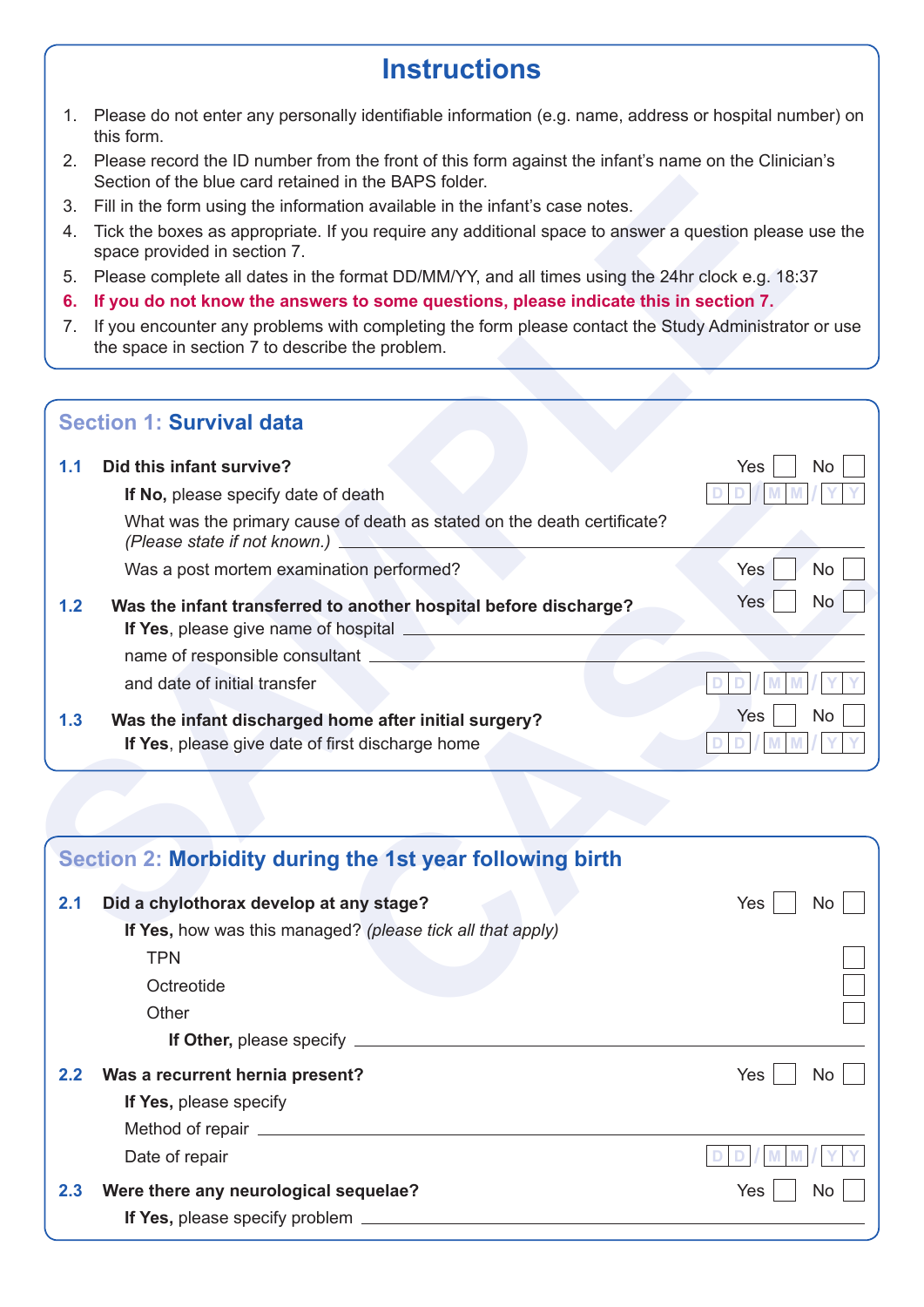| 2.4 | Is the infant now fully orally fed?<br>If No, please indicate how the child is currently being fed:            | Yes                  | No        |
|-----|----------------------------------------------------------------------------------------------------------------|----------------------|-----------|
|     | NG tube feeding                                                                                                |                      |           |
|     | PEG gastrostomy                                                                                                |                      |           |
|     | TPN as an inpatient                                                                                            |                      |           |
|     | TPN at home                                                                                                    |                      |           |
| 2.5 | Was prophylactic medical therapy given for gastro-oesophageal reflux?<br>If Yes, please specify drugs used     | Yes                  | No        |
| 2.6 | Has gastro-oesophageal reflux been diagnosed?                                                                  | Yes                  | No        |
|     | If Yes, was medical therapy given?                                                                             | Yes                  | No        |
|     | If Yes, please specify drugs used                                                                              |                      |           |
|     | Was fundoplication performed?                                                                                  | Yes                  | No        |
|     | If Yes, was this                                                                                               | Open<br>Laparoscopic |           |
|     | Date of procedure                                                                                              |                      |           |
|     | What type of fundoplication was performed?                                                                     |                      |           |
|     | <b>Nissen</b>                                                                                                  |                      |           |
|     | Thal                                                                                                           |                      |           |
|     | Toupet                                                                                                         |                      |           |
|     | Watson                                                                                                         |                      |           |
|     | Other                                                                                                          |                      |           |
|     | If Other, please specify type                                                                                  |                      |           |
|     | Was a feeding gastrostomy placed?                                                                              | Yes                  | <b>No</b> |
| 2.7 | Was any other late morbidity diagnosed?                                                                        | Yes                  | No        |
|     | If Yes, please tick all that were diagnosed                                                                    |                      |           |
|     | Adhesive bowel obstruction                                                                                     |                      |           |
|     | Oxygen dependency                                                                                              |                      |           |
|     | Orthopaedic                                                                                                    |                      |           |
|     | If Yes, was there a pectus chest wall deformity?                                                               | Yes                  | No        |
|     | Other                                                                                                          |                      |           |
|     | If Yes, please specify _                                                                                       |                      |           |
| 2.8 | Is the infant currently on any medication?                                                                     | <b>Yes</b>           | No        |
|     | If Yes, please tick all that were prescribed                                                                   |                      |           |
|     | <b>Diuretics</b>                                                                                               |                      |           |
|     | <b>Bronchodilators</b>                                                                                         |                      |           |
|     | <b>Steroids</b>                                                                                                |                      |           |
|     | Inotropes                                                                                                      |                      |           |
|     | Vasodilators                                                                                                   |                      |           |
|     | Other                                                                                                          |                      |           |
|     |                                                                                                                |                      |           |
| 2.9 | Have the family/infant been referred or are they going to be referred to a<br><b>Medical Genetics Service?</b> | Yes                  | No        |